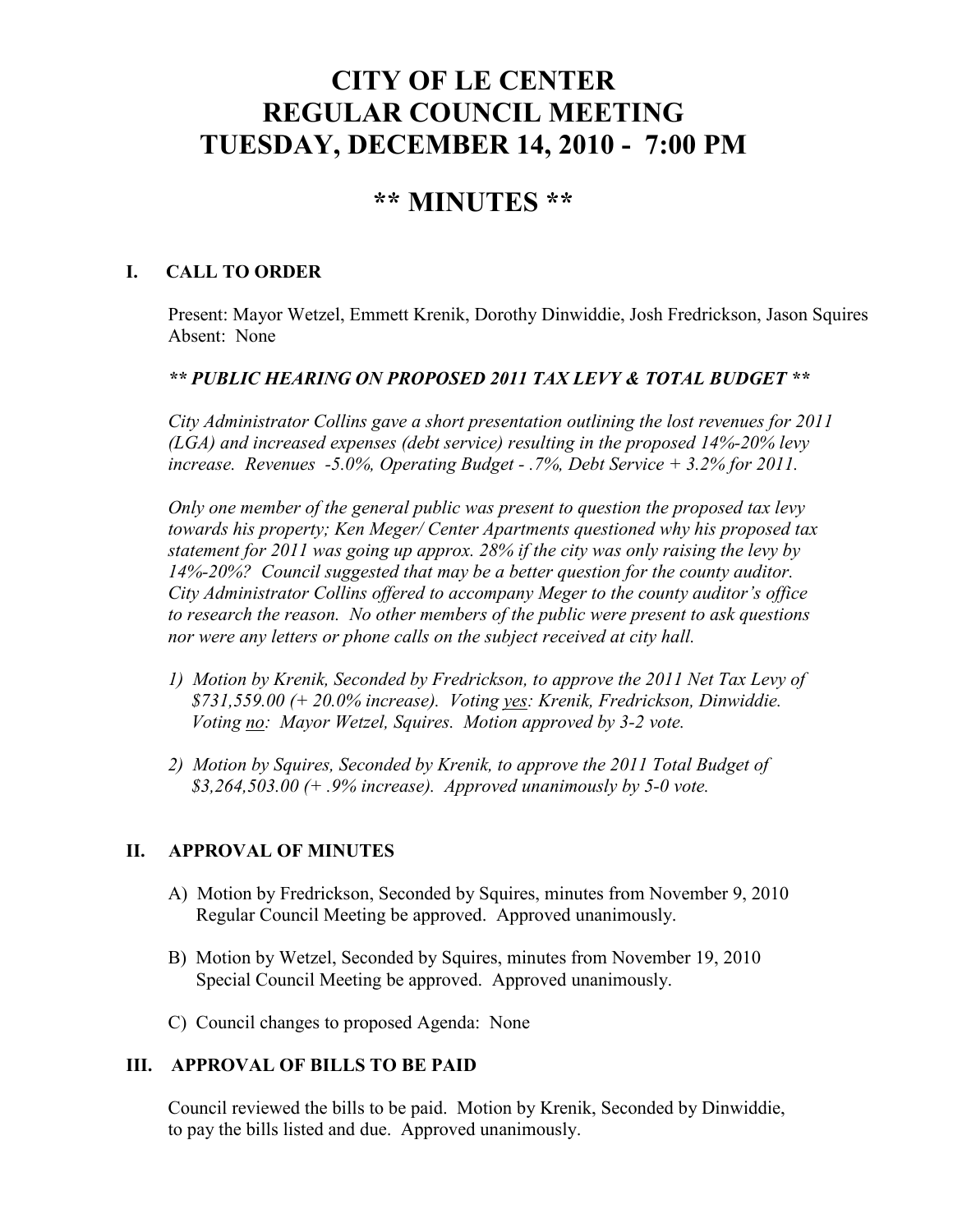#### **IV. REPORTS OF OFFICERS, BOARDS, COMMITTEES, & DEPARTMENTS**

- A) E.D.A. Report
	- 1) Motion by Squires, Seconded by Krenik, to sell the original Dianne's Dessert building & property to H.J. Heintz Company for \$1.00 as the expiring lease indicates. Approved unanimously. EDA had also approved & recommended the sale.
- B) P & Z Report

 Zoning Official Block researching several options for the Kelly Const. property and others to bring them all into zoning compliance/ early Feb. public hearing is hoped for. Rental Inspection renewals approx. ½ done for 2011.

C) Municipal Liquor Store

On-Sale Mgr. Mike Nelson gave a brief November report: Sales were \$67,838.00; down \$2700 from Oct. and down \$1500 from November 2009. Nelson also reported: after  $1<sup>st</sup>$  of year, will purchase more bar stools/ invited MMBA liquor officials down to critique the Municipal operations for suggestions/ yes- enough in checking to transfer the additional \$25,000 over to the general fund.

D) Police Department

Police Chief Pfarr reported on the police activities for month of November: 110 calls/ 2,556 miles patrolled. Pfarr reported: working with Sheriff Doherty on a plan for a dog boarding facility for the county & city. Reminder- no snow pushed out into streets.

E) Water, Sewer, Streets, Parks

Public Works Superintendent Curt Roemhildt gave his monthly report:

- Refuse- since Christmas & New Year's are on Saturdays; recycling center open on Monday Dec. 27 and Monday Jan. 3 to allow drop-offs.
- •Wastewater- met with Dianne's for changes to their Industrial User Agreement for 2011 (using 2009 figures) will go up approx. \$13,000.00. Discussed phosphorous limits for city set by MPCA. Cost approx. \$25,000/yr. to remove phosphorous at WWTP.
- Streets- it's snowing every weekend- staff doing a great job keeping up.
- F) Bolton & Menk Engineering
	- 1) 2010-11 USDA Project- they have all the info from city/ checking the affordability of each property owner as to what they can afford on the project.
	- 2) 2010 Minnesota Street Project- Engineer Hawbaker reported: several old lights not now lighting. Bob's Electric will trouble-shoot the problem for us. Starting a punch-list of items to fix in the spring.